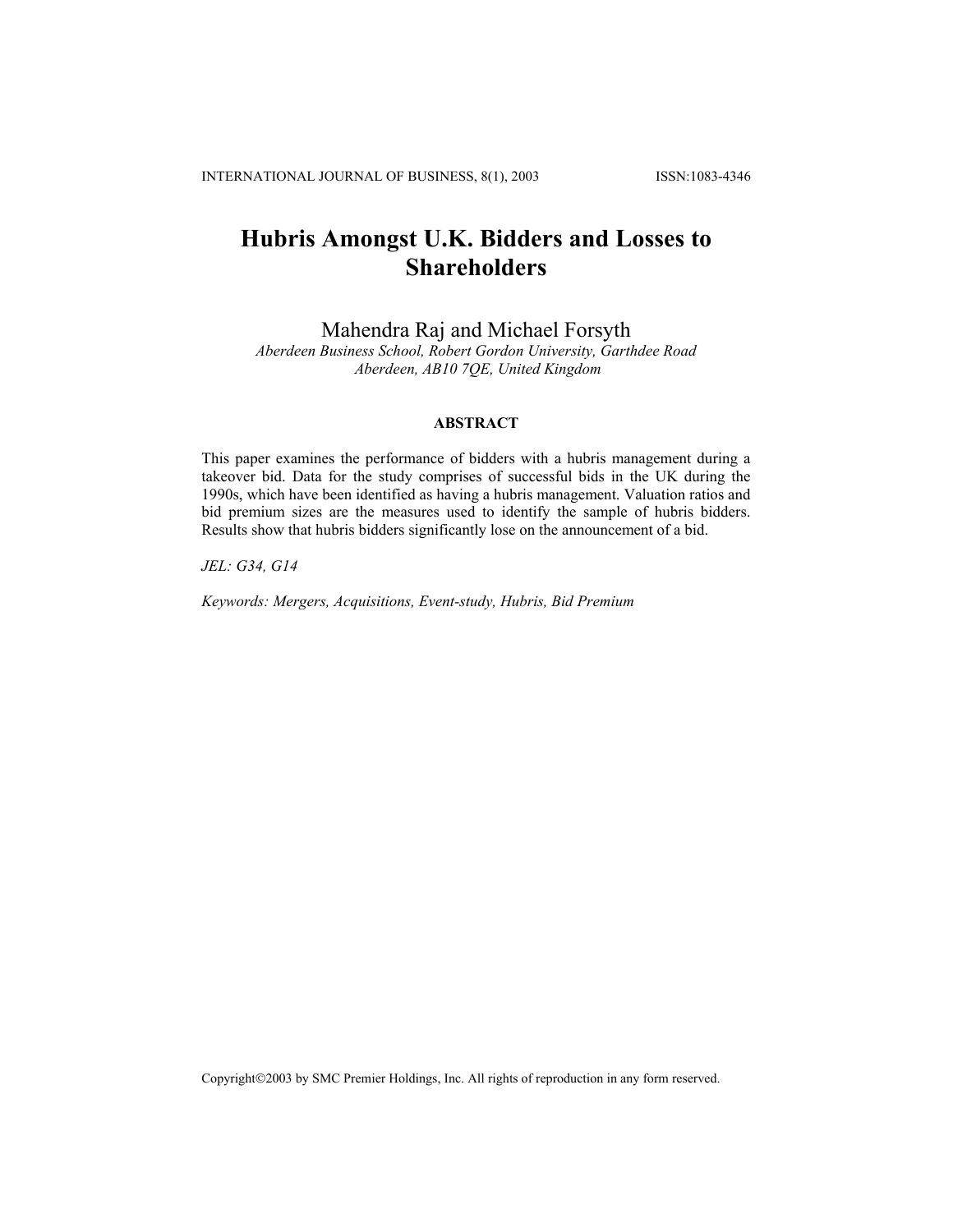## **I. INTRODUCTION**

In the area of corporate control there exist many individual theories explaining the rationale behind mergers and acquisitions. Roll (1986) specifies that the basis for many acquisitions is a hubris management, resulting in overpayment for the target. The mistake of paying too much stems from management who overrate the synergistic gains from the acquisition. This is due to the high self-worth they have in their own managerial ability.

The aim of this paper is to identify companies whose management are most likely to be associated with 'hubris' and study the effects on shareholder wealth. Past studies report mixed findings in regard to bidder returns surrounding the announcement of an acquisition. This may be due to studying a larger sample that includes many different motives for the takeover, distorting the results. To separate and examine a specific takeover motive may shed new light on bidder returns.

## **II. TAKEOVER MOTIVATIONS AND RETURNS**

In recent years there have been numerous empirical studies on takeover activity, and these studies provide a wealth of information. Nevertheless, differing research methods, samples, and sample periods show an ambiguous picture concerning the value of takeovers. As a result, there are many individual theories or explanations for mergers and takeovers. Berkovitch  $\&$  Narayanan (1993) summarised these into three main categories - efficiency; agency conflicts; and hubris which will be discussed in more detail.

One convincing motive for merger is 'synergy', where two firms combined are worth more together, than they are separate (Bradley, Desai, & Kim 1983, 1988; Jensen & Ruback 1983; Healey, Palepu, & Ruback 1992). Sales enhancement, operating economies, economies of scale, and new management may have synergistic effects. However, a large body of evidence indicates that the target enjoys most of the gains (Jensen & Ruback 1983; and Bradley, Desai, & Kim 1988).

Agency costs arise where managerial motives conflict with the interests of shareholders. There are various reasons to explain this conflict in interests. The pursuit of management's personal gains rather than those of the shareholders result in the removal of value from the acquiring firm. The impacts of managerial objectives on acquisitions are reflected in the studies of Morck *et al.*, (1990); and Holl & Pickering, (1988). Continuing with the pursuit of personal interests, Shleifer & Vishny (1988), state that management pursue companies that need the skills they possess, thus adding managerial security. In addition, remuneration may be an important individual factor in the search of acquiring a company. Firth (1991) shows that in the UK managerial remuneration increases after takeovers occur, regardless of gains to shareholders.

# **III. THE HUBRIS HYPOTHESIS**

Due to the mixed empirical findings regarding bidder returns, left unsettled is the question concerning the motivation of the bidding firm and its management in the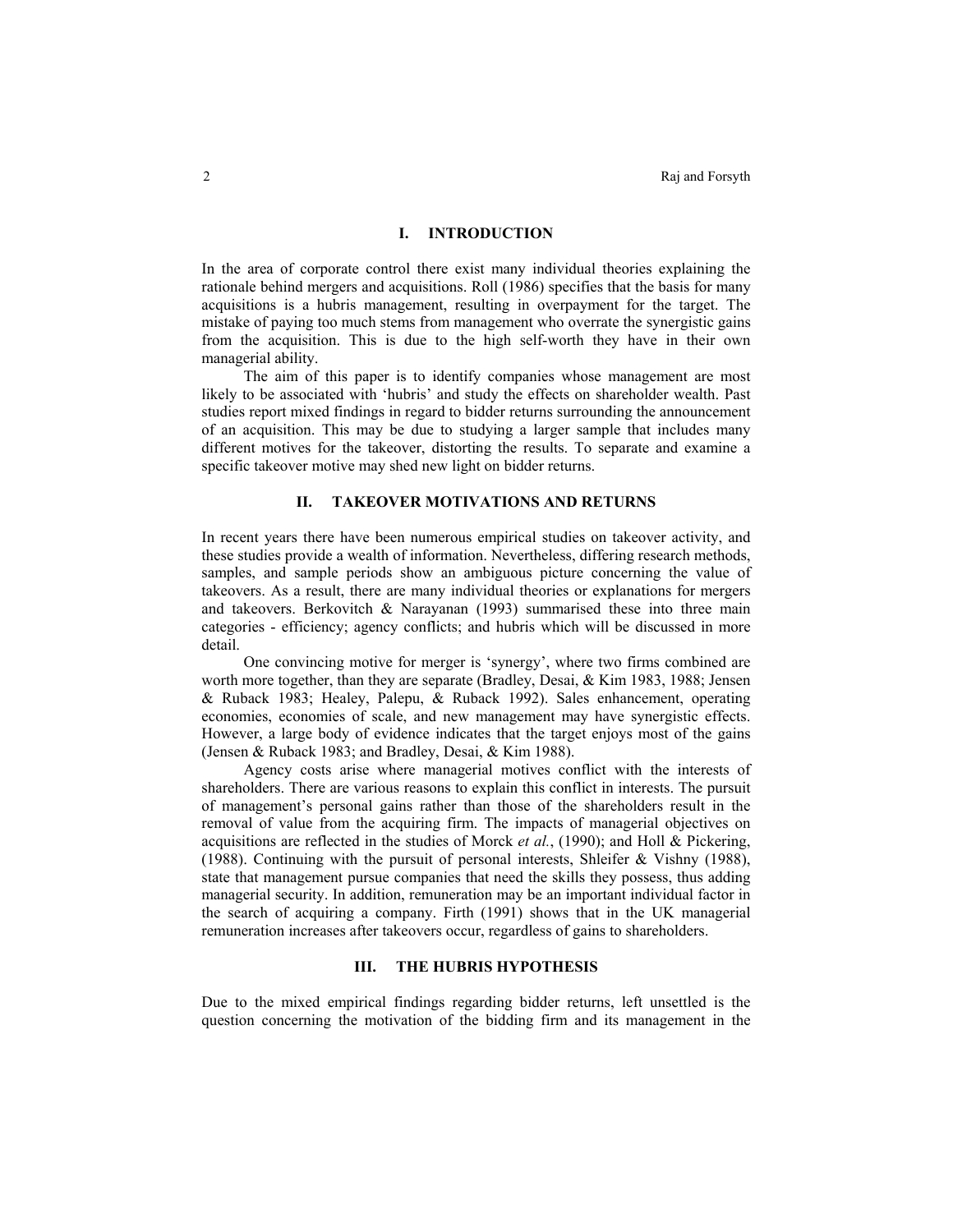market for corporate control. In addition to the possibility of operational and financial synergy, takeovers may be occurring due to perceived managerial synergy. Managerial synergy will arise when management of the bidder is superior to that of the target. It is argued that the stock market provides a real assessment of a company and how it is managed by means of the price placed on its equity. If this is so, managerial quality will be reflected in measures such as the firm's market to book value and price to earnings ratio. As a measure of managerial and financial performance prior to a bid, Lang, Stulz, & Walking (1989) and Servaes (1991) use a valuation ratio (a proxy for Tobin's q ratio). Lang, Stulz, & Walking (1989) find a direct relation between well-managed firms (q>1) and bidder gains in tender offers. High-q bidders experienced gains of approximately 10%, while low-q bidders had losses of approximately 5%. Servaes (1991) supports the findings of Lang, Stulz, & Walking (1989), and finds the relation also holds for mergers. Holl  $\&$  Kyriazis (1997) also found similar results to that of Servaes (1991) in that high-valued bidding companies are acquiring lower-valued target companies in order to obtain wealth gains. In general, previous studies show that bidders do not gain, but do not lose by a large amount on the announcement of a takeover bid, (Limmack, 1991; Parkinson and Dobbins 1993; and Barnes 1998). Support also comes from the US (Jensen and Ruback, 1983; and Datta *et al*, 1992). Past studies regarding merger activity study a sample that is susceptible to all three major motivations mentioned previously. As a result, it would be difficult to identify which major underlying factors are attributed to shareholder losses or gains. This emphasises the importance of studying the major theoretical debates of mergers separately.

The objective of this study is to separate and examine bidding firms that are likely to have management who suffer from hubris. Roll (1986) assumes that hubris stems from management's excessive self-confidence, linking this arrogance and pride to being in control of a highly valued, successful firm, which is bidding for a lowervalued firm. Takeovers, in some regards, are seen as a method for ousting incompetent management where they have failed to generate adequate shareholder returns with the firm's assets. The market evaluates the performance of the target company through the price it places on the equity of the firm. In the case of a poorly performing target, bidder management can create value by improving the managerial quality or forming profitable opportunities the present management are not capable of. Higher managerial quality and the introduction of new business prospects are expected from firms that have been operating successfully in the past. However, past-success may lead to a degree of arrogance and a feeling of supremacy, leading to the overestimation of possible synergies or value creation from the takeover, resulting in unnecessary overpayment.

The acquisition premium is defined as the ratio of the final price paid per target share, divided by the price prior to the takeover bid. The premium paid by the bidder signifies how much value can be drawn from the target firm. Jensen (1993) reported that between 1976 and 1990 premiums averaged 41%. Barnes (1998) notes that the market expects a premium of above 30% to be offered by the bidder to be viewed as a serious offer. Raj & Forsyth (1999) find that the average bid premium in the case of undervalued takeovers is 32% implying that a lower premium is paid in this case. Hubris management may believe that the present performance of the target is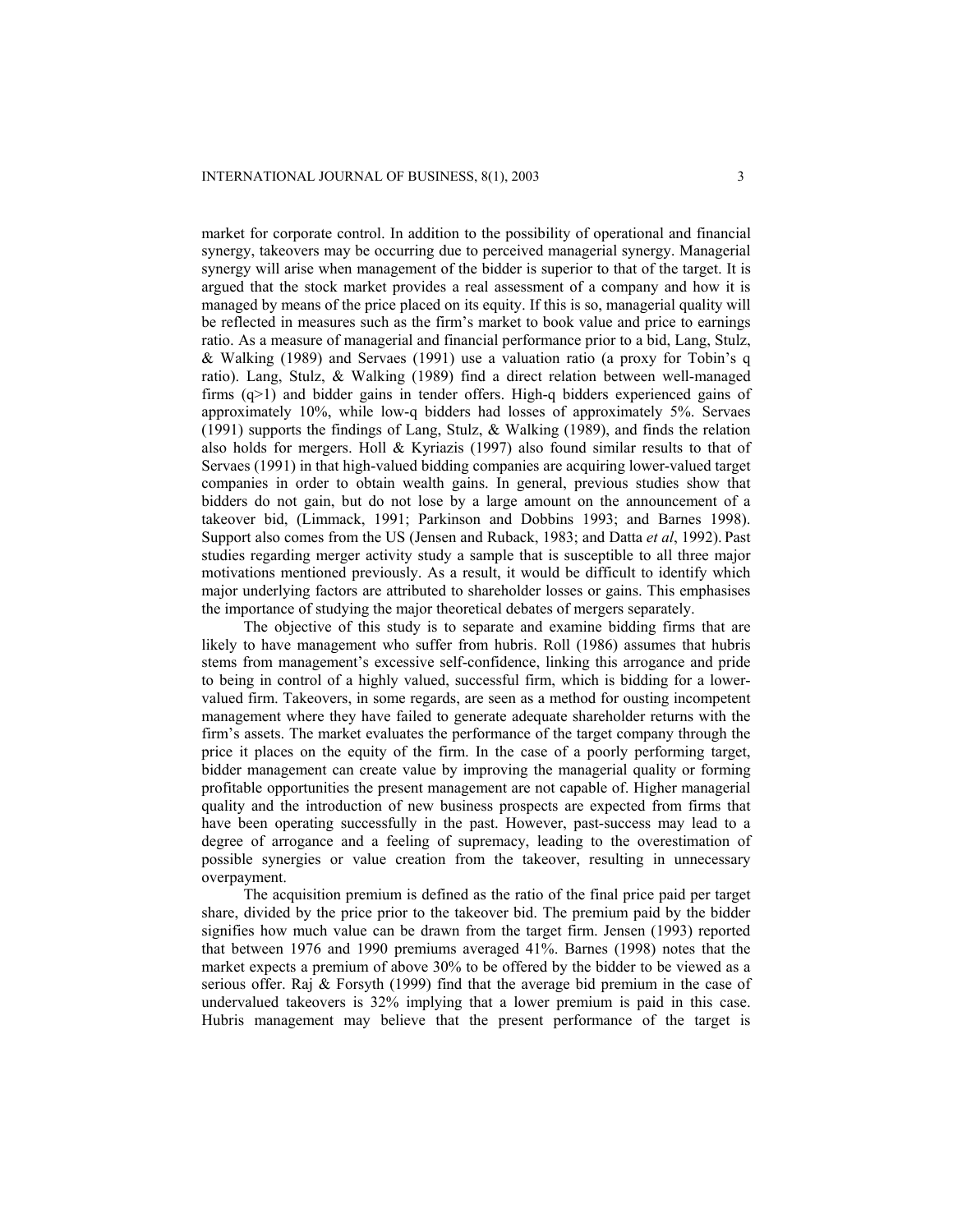inadequate, and that the firm's prospects will be superior in their hands. Hence the high premium offered.

Furthermore, the prospect of many companies striving to gain control of one company will usually result in the management suffering from the concept of the 'winners curse' - where the successful bidder overpays for the target, a feature common in an auction environment. Due to being part of a high market-valued company, the management is confident that it can continue this success once the target has been attained. However, even if synergies were to exist from acquiring the target, competition between bidders may exist, and result in overpayment. Even if there was the presence of a single bidder, the possibility of other bidders entering the race may cause the prospective winning bidder to pay too much, and remove much of the value that may occur from the acquisition. The overpayment for a company whose true value may be uncertain, along with integration costs suggests the winning bidder has been 'cursed' in the sense that the payment exceeds the value of the purchase.

Hubris may also be connected to Mueller's (1969) managerialism hypothesis where managers are motivated to increase the size of their company. Lewellen  $\&$ Huntsman (1970) also show that compensation is significantly correlated with profit levels. This may link management's confidence in its ability to ensure a firm is operating successfully while adding further to personal gain - believing a 'no lose' situation exists from the takeover. Furthermore, management striving to increase market power may also be subject to hubris. Management who perceive themselves as highly successful would naturally want to increase their standing and power. Hayward & Hambrick (1997) state that exaggerated self-confidence contributes to the overall CEO / management hubris. However, the hubris hypothesis maintains that acquisitions are motivated by manager's mistakes and that no synergistic gains are evident (Berkovitch & Narayanan, 1993).

## **IV. HUBRIS SCREENING PROCESS**

We apply specific measures to examine the evidence of hubris within bidding companies that were successful companies before the acquisition, and the effect the resulting hubris has on the shareholders. The market-to-book and price-to-earnings ratios are used to identify companies that are successful compared to that of other companies within the same industry. These ratios reflect how the stock market evaluates incumbent management. High ratios as compared to industry peers indicate management is competent and successful. In contrast, low valuation ratios perhaps indicate management's ineffective use of assets to maximise corporate wealth.

Once the bidding companies were identified using the two valuation measures, a sub-set was then formed, where high bid premiums were used as a proxy to identify a hubris management. This paper as a result attributes a hubris management to a firm who has operated very successfully in the past, and pays a large premium in an acquisition. Following Crawford and Lechner (1996) the acquisition premium is calculated over a period that does not include information regarding the takeover. The window begins 50 trading days before the first announcement of the takeover and ends when the offer is accepted by the target shareholders. Bid premiums were calculated as: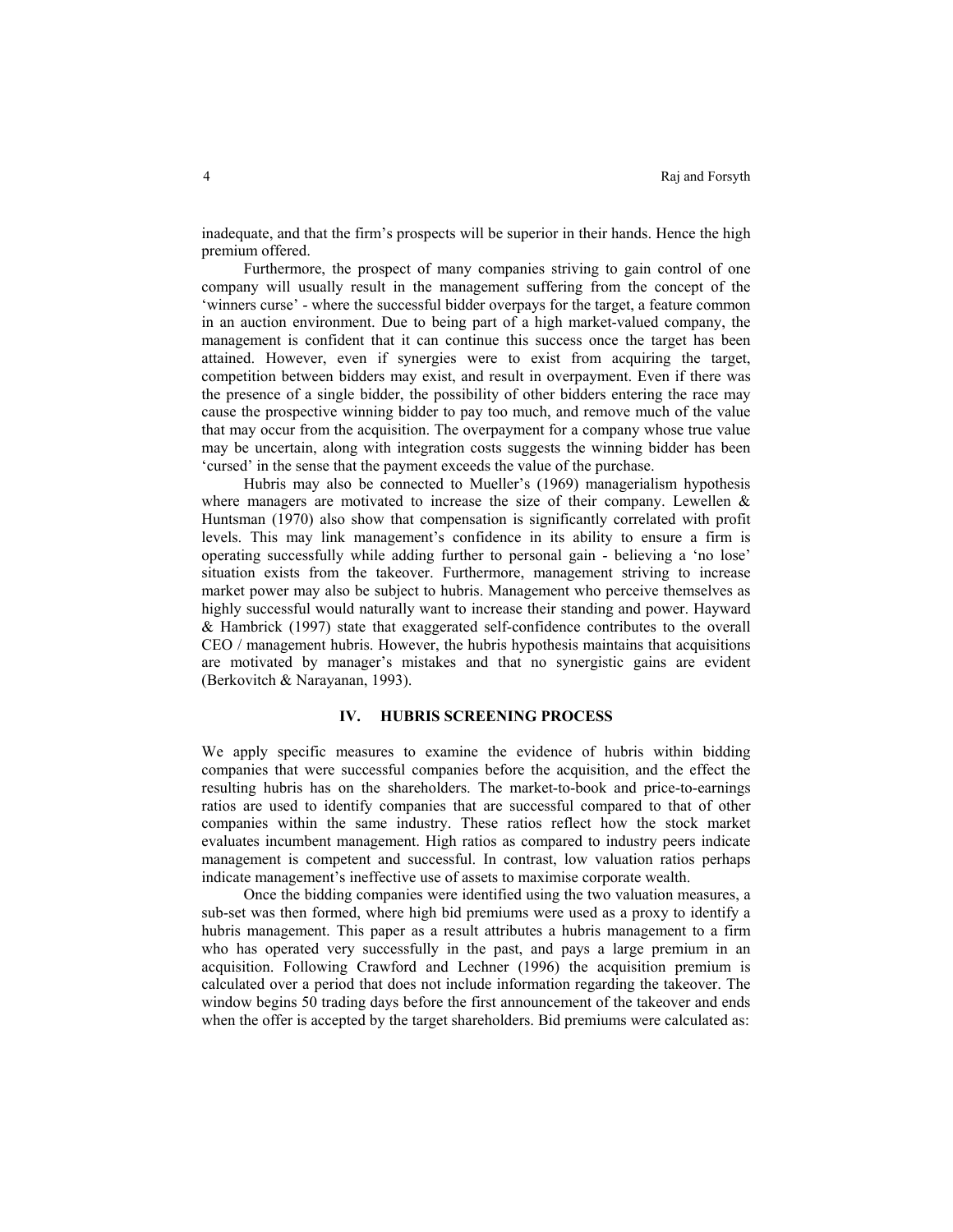$$
(BidOffer-Targetprice - 50)/Targetprice - 50
$$
 (1)

Where BidOffer is the final price paid per target share by the bidder and Targetprice. $_{50}$ is the value of the target shares fifty days prior to the first bid announcement.

The study specifically tests the hubris hypothesis by means of a thorough screening process to single out bidders who are most likely to have a hubris management. Therefore, by undertaking a detailed procedure, we specifically examine one major motivation behind the market for corporate control. It is important to understand if the market identifies hubris management who overestimate the synergistic gains and as a result pay too much.

Franks and Mayer (1996) indicate that multiple and hostile bidders are associated with paying excessive premiums and so we have eliminated these types of bids from our sample. Based on a news search of McCarthy between 1990 and 1998, while also eliminating multiple and hostile bids, a sample of 270 bidders acquiring 270 target firms was constructed. The following screens were applied to the data set of 270 bidding firms to identify a hubris management:

- 1. The price/earnings ratio and market-to-book ratio of each bidder firm within the sample were collected in the year the first bid announcement occurred.
- 2. The average price/earnings ratio and market-to-book ratio of the industry the bidder firm belonged to were obtained.
- 3. Further screening took place to identify bidder firms that possessed both ratios above the industry average.
- 4. The bid premium paid was above that of the average paid by a control sample of bidders.

Roll (1986) argues that excessive optimism in evaluating merged opportunities leads to an excess premium paid for the target firm. Even with perceived synergistic benefits and the possibility of competing rival bids, the management under the 'winner's curse phenomenon' will ensure success in completing the deal, regardless of cost. In effect, the target firm shareholders will greatly benefit from the excess premium offered, but the shareholders of the bidding firm will suffer a loss in wealth. This is the basis of the hypothesis tests within this paper:

- H1: Hubris bidder performance around the announcement of a takeover bid is inferior to the control bidder sample.
- H2: The gains to target shareholders would be greater in hubris motivated bids as compared to the control target sample.

Previous literature has reported that bidders earn approximately zero returns around the announcement of a takeover. If this is the case, the returns from the 90 bidders that make up the control sample should report similar results. This leads onto the third hypothesis: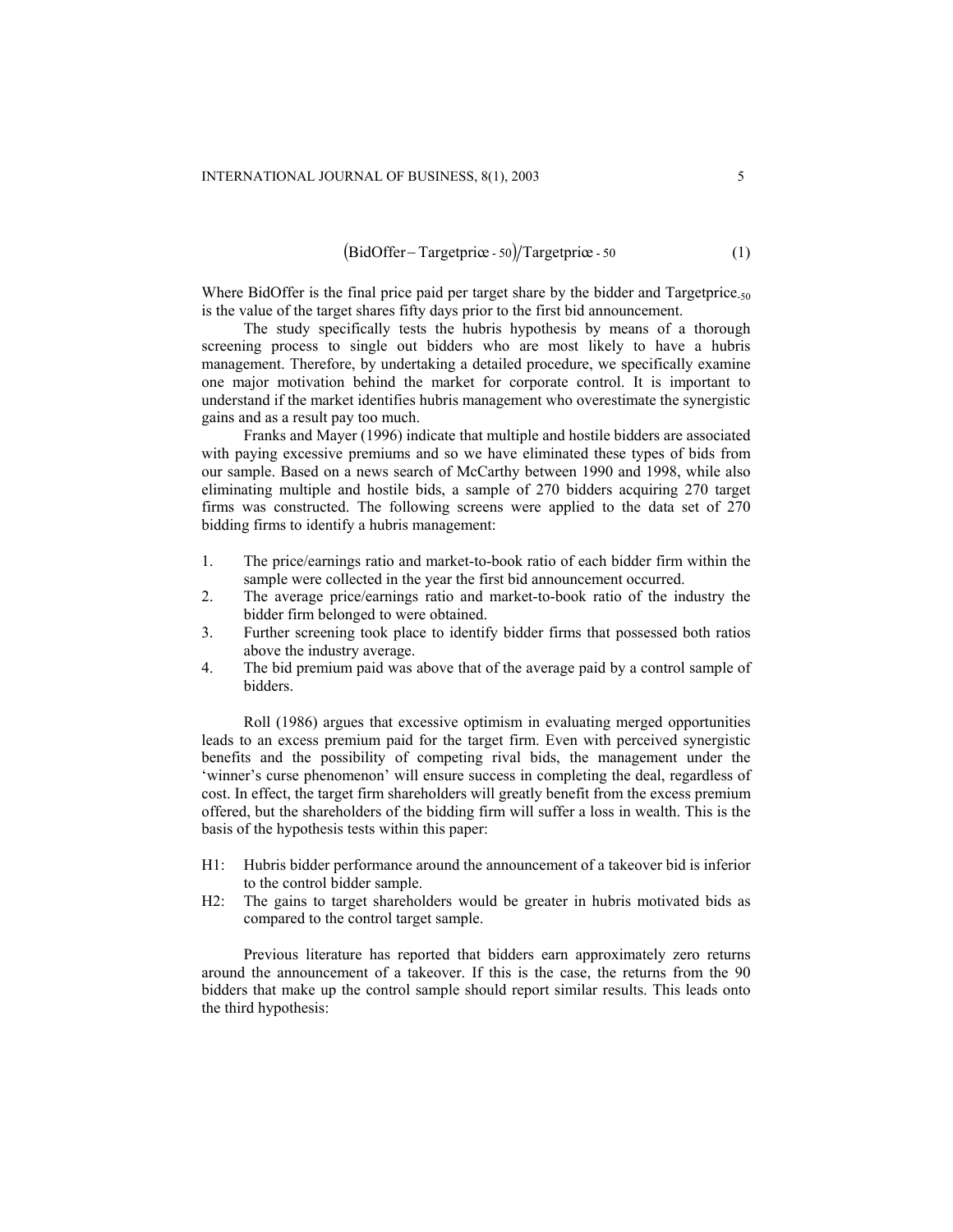H3: Control sample bidder shareholders experience no excess returns surrounding the announcement of a takeover.

We also examine the control sample to determine the average bid premiums paid in the UK during a similar time period. In addition, we study the method of payment in the acquisitions motivated by hubris to determine any systematic pattern, and if there is any significant difference to the control sample.

# **V. DATA AND METHODOLOGY**

# **A. Data**

A sample of successful takeovers by UK public firms was obtained from 1990 to 1998. The daily share price data was collected from Sequencer. The dates and information content of the first bid announcement was gathered from a news search using McCarthy CD-ROM. Application of the screening process described above resulted in a final sample of 22 bidders in completed takeovers, from an original sample of 270 bidding firms. Share price data for the corresponding targets of the 22 'hubris' bidders were also collected. We also selected a control sample consisting of 90 bidders and the corresponding targets from the initial 270 bidding firms.

## **B. Methodology**

To assess the market reaction to the firms suffering from hubris, stock prices of the companies identified from the screening process above are identified. The sensitivity of each bidder's daily return is measured to the market with the market adjusted return method. Standard event study methodology is employed to measure abnormal returns. Daily stock returns are defined as:

$$
Rit = (Pit - Pit - 1)/Pit - 1 \tag{2}
$$

The next step is to calculate the predicted or normal return  $(ER<sub>i,t</sub>)$ , this is the return that would be observed if no event occurred. In this case,  $ER_{i,t}$ , is represented by the return on the FT-SE 100 Index for each day in the event period.

Each bidder's abnormal return is calculated over each day of the event period as:

$$
ARit = Rit - ERit \tag{3}
$$

The abnormal returns of the n bidder in each group (hubris/control) are collected to determine the average abnormal return for each day:

$$
AAR_t = \sum_{i=1}^{n} ARit / n
$$
 (4)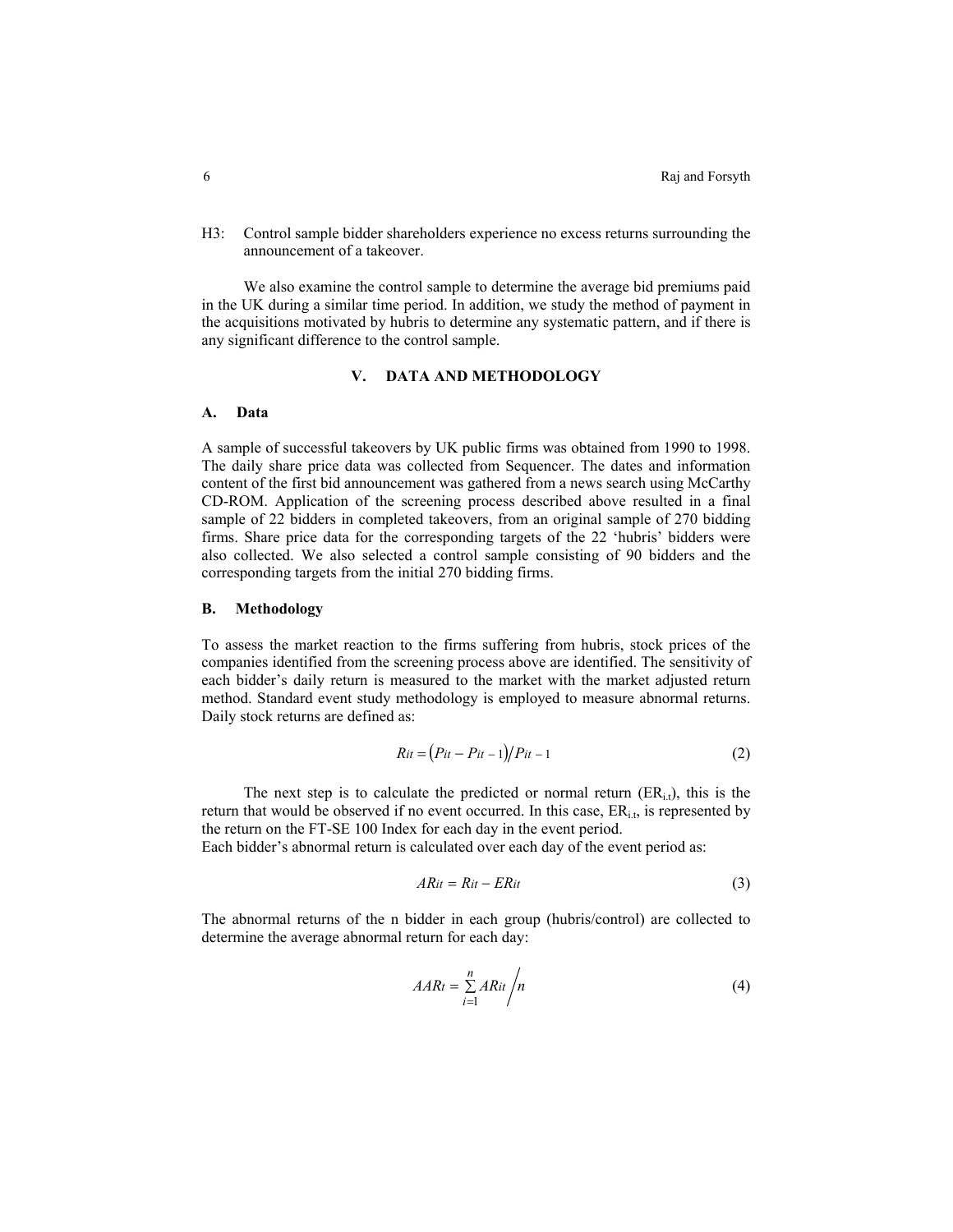The final step is to calculate the cumulative average abnormal return for each day over the entire event window:

$$
CAAR = \sum_{+5}^{-20} AARt
$$
 (5)

To test AARt for significance the following t-stat is applied:

$$
t = AARt/S(AARt) \text{ where } S(AARt) = \left[\frac{1}{25} \sum_{+5}^{-20} \left(AARt - \overline{AARt}\right)^2\right]^{1/2} \tag{6}
$$

The test statistic for the cumulative daily average abnormal return (CAAR), for the sample and cumulating over the period specified is computed as follows:

$$
t = \text{CAAR/S}(\text{CAAR}) = \frac{-20}{\sum_{i=1}^{n} \text{AARt}} \sqrt{26} \text{S(AAR}) \tag{7}
$$

This study also employs non-parametric testing. The test that is used is the generalised sign test. Non-parametric tests used in event studies do not require the stringent assumptions concerning return distributions as does parametric tests. The generalised sign test compares the proportion of positive cumulative abnormal returns around an event to the proportion from a period not affected by the event. The number expected is from the abnormal returns seen in a 40-day estimation period (-60 to -21) and the 26-day event period  $(-20 \text{ to } +5)$ .

$$
p = \frac{1}{n} \sum_{i=1}^{n} \frac{1}{40} \sum_{t=E1}^{E40} \text{Si}t, \text{ where, } \text{Si}t = \begin{cases} \text{liftARit} > 0\\ 0 \text{ otherwise} \end{cases}
$$
(8)

Define *w* as the number of stocks in the event window  $(-20, +5)$  for which the cumulative abnormal return  $CAR_{i}$ ,  $_{D1,Dd}$ ) is positive. The generalised sign test statistic is:

$$
ZG = \frac{w - np}{[np(1-p)]^{1/2}}
$$
 (9)

The Wilcoxon Signed Rank Sum Test for matched pairs is also employed to examine whether the two populations are from the same location. If in this instance the returns of the hubris sample and the control sample are close in location, the ranks should be randomly mixed between the two samples, and the null hypothesis cannot be rejected. This test is done within the hubris and control sample to determine whether a significant difference exists between the abnormal returns in the period surrounding the takeover announcement.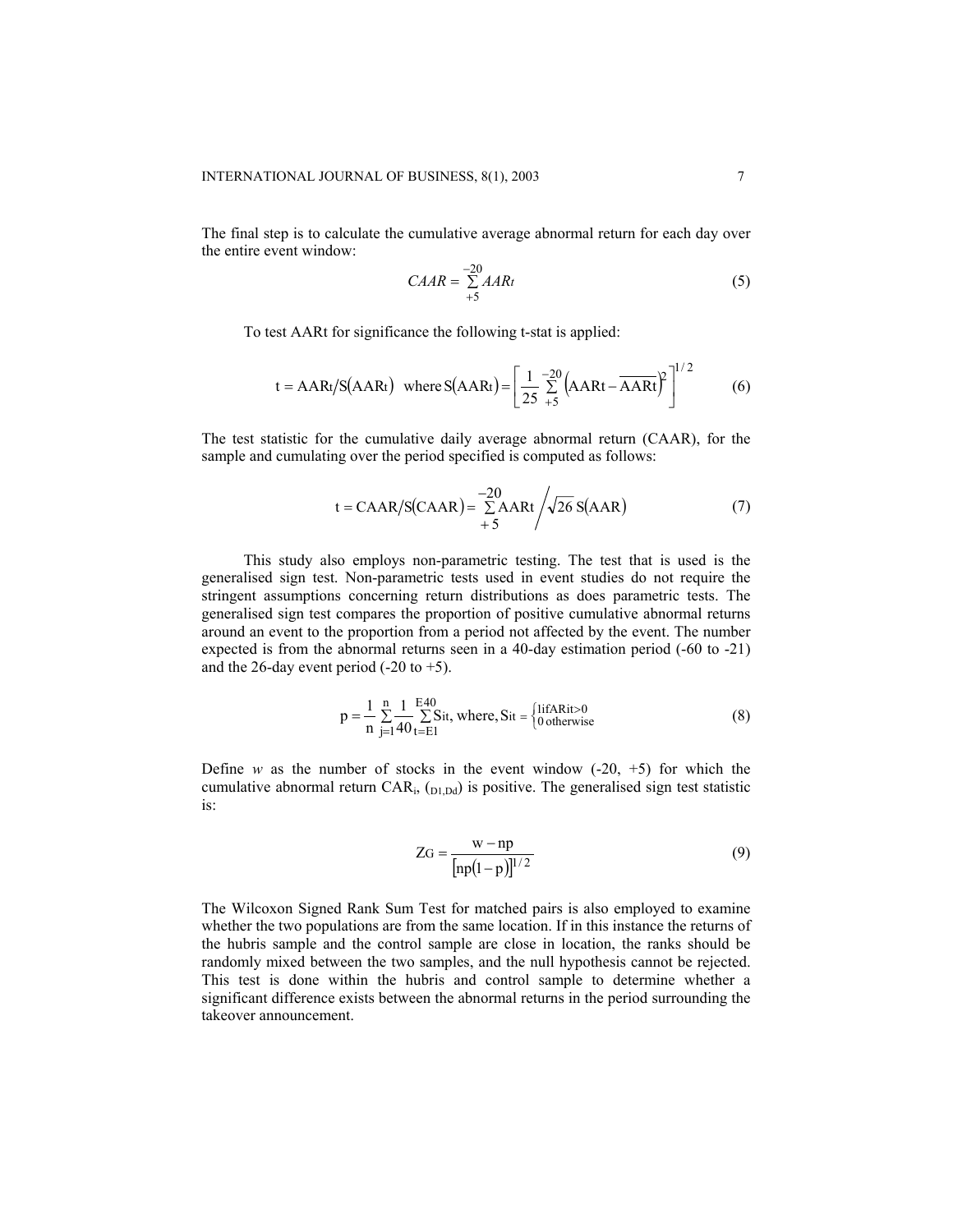# **VI. RESULTS**

This section reports the results of the hypotheses tested. The results for all the announcements appear in Tables 1-4 and Figures 1 and 2. Table 5 shows the wealth effects of takeover bids by the hubris sample and the control sample. Table 6 displays the method of payment in hubris acquisitions and also the control sample.

#### **Table 1**

The behaviour of share prices around the announcement date – bidder (hubris) sample

|                         | AAR        | CAAR       | Std. Dev. |               |
|-------------------------|------------|------------|-----------|---------------|
| Days                    |            |            |           | T-stat. (AAR) |
| $-20$                   | 0.00093    | 0.00093    | 0.01574   | 0.891         |
| $-19$                   | $-0.00303$ | $-0.00210$ | 0.03133   | $-2.904$      |
| $-18$                   | 0.00483    | 0.00273    | 0.01262   | 4.636         |
| $-17$                   | $-0.00800$ | $-0.00527$ | 0.02075   | $-7.679$      |
| $-16$                   | 0.00410    | $-0.00117$ | 0.02214   | 3.934         |
| $-15$                   | $-0.00133$ | $-0.00250$ | 0.01957   | $-1.275$      |
| $-14$                   | 0.00056    | $-0.00194$ | 0.02634   | 0.538         |
| $-13$                   | $-0.00556$ | $-0.00750$ | 0.02018   | $-5.339$      |
| $-12$                   | $-0.00793$ | $-0.01544$ | 0.00996   | $-7.615$      |
| $-11$                   | $-0.00011$ | $-0.01555$ | 0.01573   | $-0.109$      |
| $-10$                   | 0.00431    | $-0.01124$ | 0.02090   | 4.133         |
| $-9$                    | 0.00176    | $-0.01300$ | 0.01671   | $-1.689$      |
| $\mbox{-}8$             | $-0.00559$ | $-0.01859$ | 0.02105   | $-5.366$      |
| $-7$                    | $-0.00667$ | $-0.02527$ | 0.02400   | $-6.404$      |
| $-6$                    | 0.00125    | $-0.02401$ | 0.01695   | 1.201         |
| $-5$                    | 0.00391    | $-0.02011$ | 0.02879   | 3.749         |
| $-4$                    | $-0.00152$ | $-0.02163$ | 0.01348   | $-1.456$      |
| $-3$                    | 0.00341    | $-0.01821$ | 0.01230   | 3.274         |
| $-2$                    | $-0.00876$ | $-0.02697$ | 0.02586   | $-8.404$      |
| $-1$                    | $-0.00940$ | $-0.03637$ | 0.06442   | $-9.020$      |
| $\boldsymbol{0}$        | $-0.00862$ | $-0.04499$ | 0.04116   | $-8.277$      |
| $\,1$                   | 0.01343    | $-0.03156$ | 0.04436   | 12.889        |
|                         | $-0.00737$ | $-0.03893$ | 0.02713   | $-7.074$      |
| $\frac{2}{3}$           | $-0.00294$ | $-0.04187$ | 0.03952   | $-2.820$      |
| $\overline{\mathbf{4}}$ | $-0.00162$ | $-0.04349$ | 0.01646   | $-1.553$      |
| 5                       | 0.00216    | $-0.04133$ | 0.01077   | 2.071         |

*T-test on cumulative abnormal returns* 

CARR<sub>-20, +5</sub> = -0.04133 (sig. at 5% level, one-tail)

*Non-parametric tests* 

 $Z = 2.015$  (sig. different at 5% level)

Wilcoxon Matched-pair test  $Z = -3.721$  (sig. at 1% level, based on -'ve values)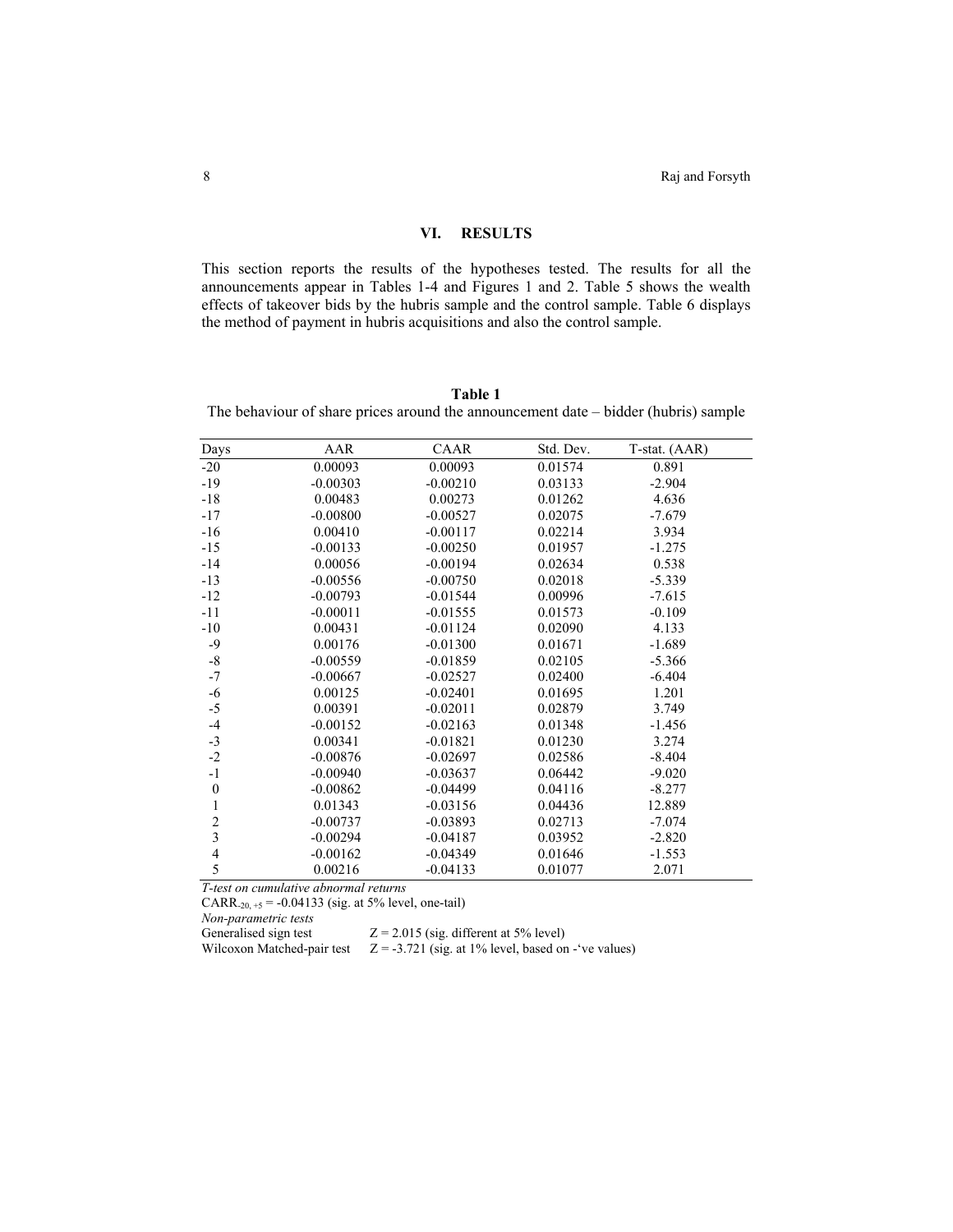## **C. Bidder Results**

Table 1 presents the abnormal returns for the sample of bidding firms that have been identified as suffering from hubris, (referred to as bidder<sup>hubris</sup> from now). As Table 1 indicates the AAR for the bidder  $h$ <sup>hubris</sup> on the announcement date is  $-0.8\%$ , and is significantly different from zero. The CAAR graph as illustrated in Figure 1 provides some interesting insights. The bidder's CAAR decreases by more than 4% in the event period studied, the t-test on this CAAR result is significantly negative at the 5% one-tail level. This is an important finding as the cumulative returns are much lower from what has been found in previous studies. It is also in contrast to the findings of Lang, Stulz, & Walking (1989) who find that high-q bidders experience wealth gains of around 10% in tender offers involving low-q targets. Even when high-q bidders acquire high-q targets the shareholders of the bidder still gain around 3%. In this paper we examine high performing bidders using two valuation measures as proxies for managerial quality. We find that when the takeover involves high bid premiums (as a proxy for hubris) the bidders lose by approximately 4% over the -20, +5 day event window. Prior studies have attributed the observed negative returns as occurring due to hubris, without directly testing it. This study however goes one step further by filling the void in the corporate control literature.

As the sample size was small, we decided to use non-parametric testing, the results of which are found in Table 1. The generalised sign test was conducted based on an estimation period of 40 days (-60 to -21) and compared against the event-window from -20 to +5. The results of the non-parametric test support the findings of the eventstudy, as there is a significant difference between the estimation period and that of the event window.

To further test the validity of our results we examine a control sample of 90 takeovers, and examine the market reaction towards the bidders. The control sample was obtained from the same time-period and is a sub-set of the original sample of 270 bidders and targets. The control sample (referred to as bidder<sup>control</sup> from now) returns were then analysed with regard to adding support to the returns of the bidder<sup>hubris</sup> sample. Table 2 presents the abnormal returns, and Figure 2 illustrates the CAAR's over the event period studied. As Table 2 and Figure 2 illustrate, the shareholders of bidder<sup>control</sup> do not gain/lose over the period studied (consistent with Barnes, 1998 and Datta *et al.*, 1992), whereas the bidder<sup>hubris</sup> sample clearly shows significant negative returns and tends to be negative for most of the event period. The results emphasise the negative returns to the bidder<sup>hubris</sup> sample and supports H1.

The Wilcoxon Signed Rank Sum Test for matched pairs is also employed to test whether a significant difference exists in returns between the bidder<sup>hubris</sup> and bidder<sup>control</sup> samples. The results of the test is shown in Table 1, and the findings show that the abnormal returns found in the bidder<sup>hubris</sup> sample over the event-window differs significantly from the bidder<sup>control</sup> sample. Again, this finding reinforces the results from the initial event-study and go on to support H1 where the shareholders of the bidder<sup>hubris</sup> sample lose significantly over the event-period and to a far greater extent as compared to the shareholders of the bidder<sup>control</sup> sample.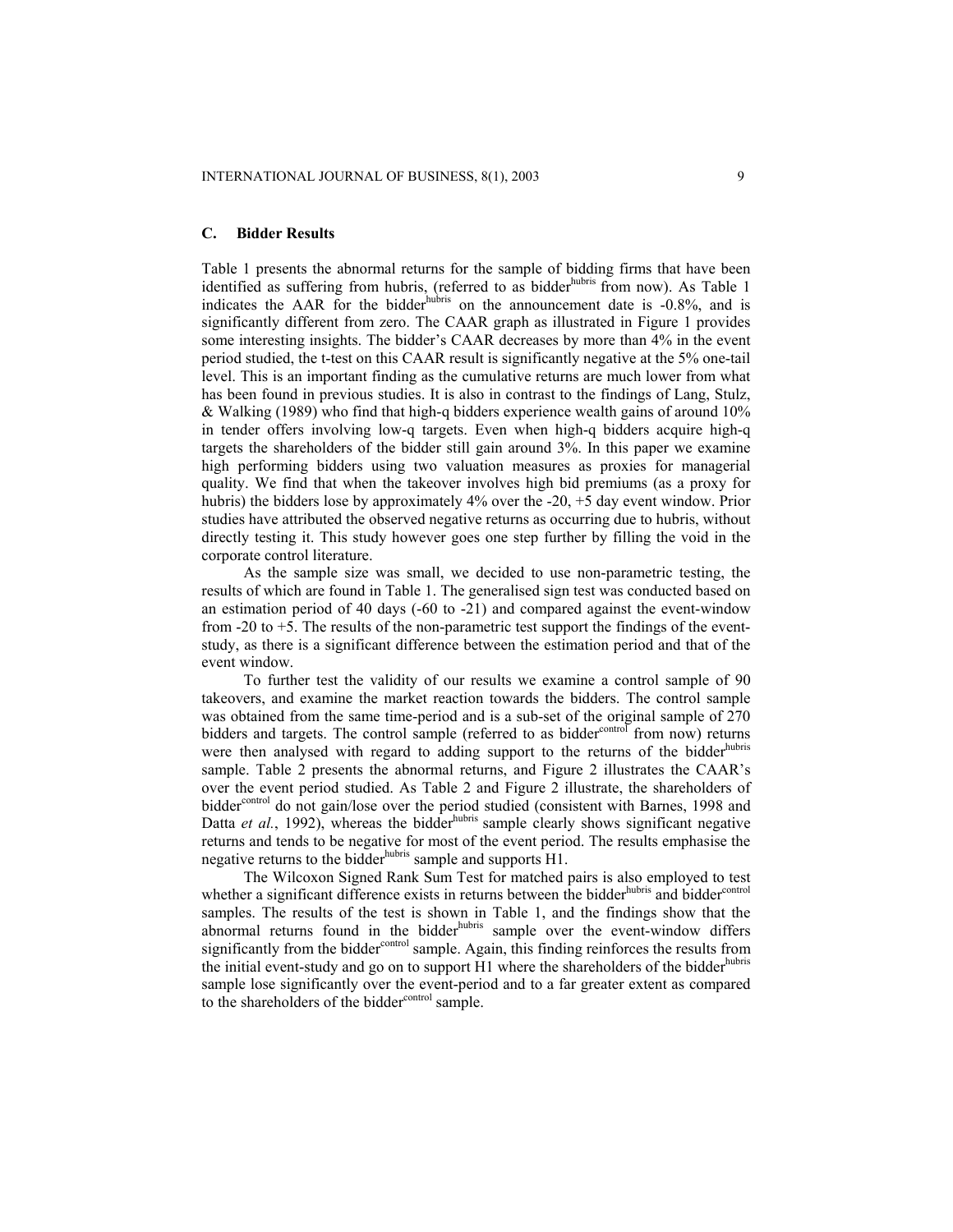| Days                    | AAR        | CAAR       | Std. Dev. | T-stat. (AAR) |  |
|-------------------------|------------|------------|-----------|---------------|--|
| $-20$                   | 0.00502    | 0.00502    | 0.02201   | 6.853         |  |
| $-19$                   | 0.00009    | 0.00511    | 0.02482   | 0.120         |  |
| $-18$                   | $-0.00488$ | 0.00022    | 0.01744   | $-6.667$      |  |
| $-17$                   | $-0.00499$ | $-0.00477$ | 0.03078   | $-6.821$      |  |
| $-16$                   | $-0.00137$ | $-0.00614$ | 0.02035   | $-1.871$      |  |
| $-15$                   | $-0.00345$ | $-0.00959$ | 0.01889   | $-4.705$      |  |
| $-14$                   | 0.00108    | $-0.00850$ | 0.01207   | 1.479         |  |
| $-13$                   | 0.00219    | $-0.00632$ | 0.02651   | 2.987         |  |
| $-12$                   | $-0.00023$ | $-0.00655$ | 0.02110   | $-0.319$      |  |
| $-11$                   | 0.00203    | $-0.00452$ | 0.01486   | 2.766         |  |
| $-10$                   | $-0.00048$ | $-0.00500$ | 0.01546   | $-0.655$      |  |
| $-9$                    | $-0.00040$ | $-0.00540$ | 0.01978   | $-0.545$      |  |
| $\mbox{-}8$             | 0.00093    | $-0.00447$ | 0.02044   | 1.268         |  |
| $-7$                    | $-0.00151$ | $-0.00598$ | 0.01549   | $-2.062$      |  |
| $-6$                    | $-0.00065$ | $-0.00663$ | 0.03072   | $-0.884$      |  |
| $-5$                    | $-0.00529$ | $-0.01192$ | 0.02402   | $-7.220$      |  |
| $-4$                    | $-0.01010$ | $-0.02202$ | 0.02693   | $-13.792$     |  |
| $-3$                    | 0.01068    | $-0.01133$ | 0.03043   | 14.590        |  |
| $-2$                    | 0.00575    | $-0.00558$ | 0.02435   | 7.857         |  |
| $-1$                    | $-0.00273$ | $-0.00831$ | 0.02432   | $-3.723$      |  |
| $\boldsymbol{0}$        | 0.01339    | 0.00508    | 0.05057   | 18.288        |  |
| $\mathbf{1}$            | $-0.00452$ | 0.00057    | 0.02510   | $-6.171$      |  |
| $\overline{c}$          | 0.00475    | 0.00531    | 0.01873   | 6.482         |  |
| $\overline{\mathbf{3}}$ | 0.00059    | 0.00590    | 0.02364   | 0.805         |  |
| $\overline{4}$          | $-0.00139$ | 0.00452    | 0.02511   | $-1.894$      |  |
| 5                       | $-0.00179$ | 0.00272    | 0.01919   | $-2.446$      |  |
|                         |            |            |           |               |  |

**Table 2**  The behaviour of share prices around the announcement date – bidder (control) sample

*T-test on cumulative abnormal returns* 

 $CAAR_{-20, +5} = 0.00272$  (not sig.)

#### **D. Target Results**

It is well known that shareholders of the target gain from a takeover approach. Previous studies have found that target shareholders benefits in the region of around 22-30% in both the UK and US (Franks, Harris, & Mayer 1988; Datta *et al.* 1992). Table 3 presents the abnormal returns for the sample of target firms with regard to the hubris sample. The AAR on the announcement day is 0.2091 and is significant at the 1% level. The CAAR over the event window is also statistically significant. Over the entire event period studied the returns to target shareholders that have been subject to an approach from a hubris management have experienced a CAAR of 29%. This is in contrast to the target firms of the control sample who experience a CAAR over the entire event period of 27.8%, as shown in Table 4. Although not significantly different, the evidence does provide some support towards accepting H2.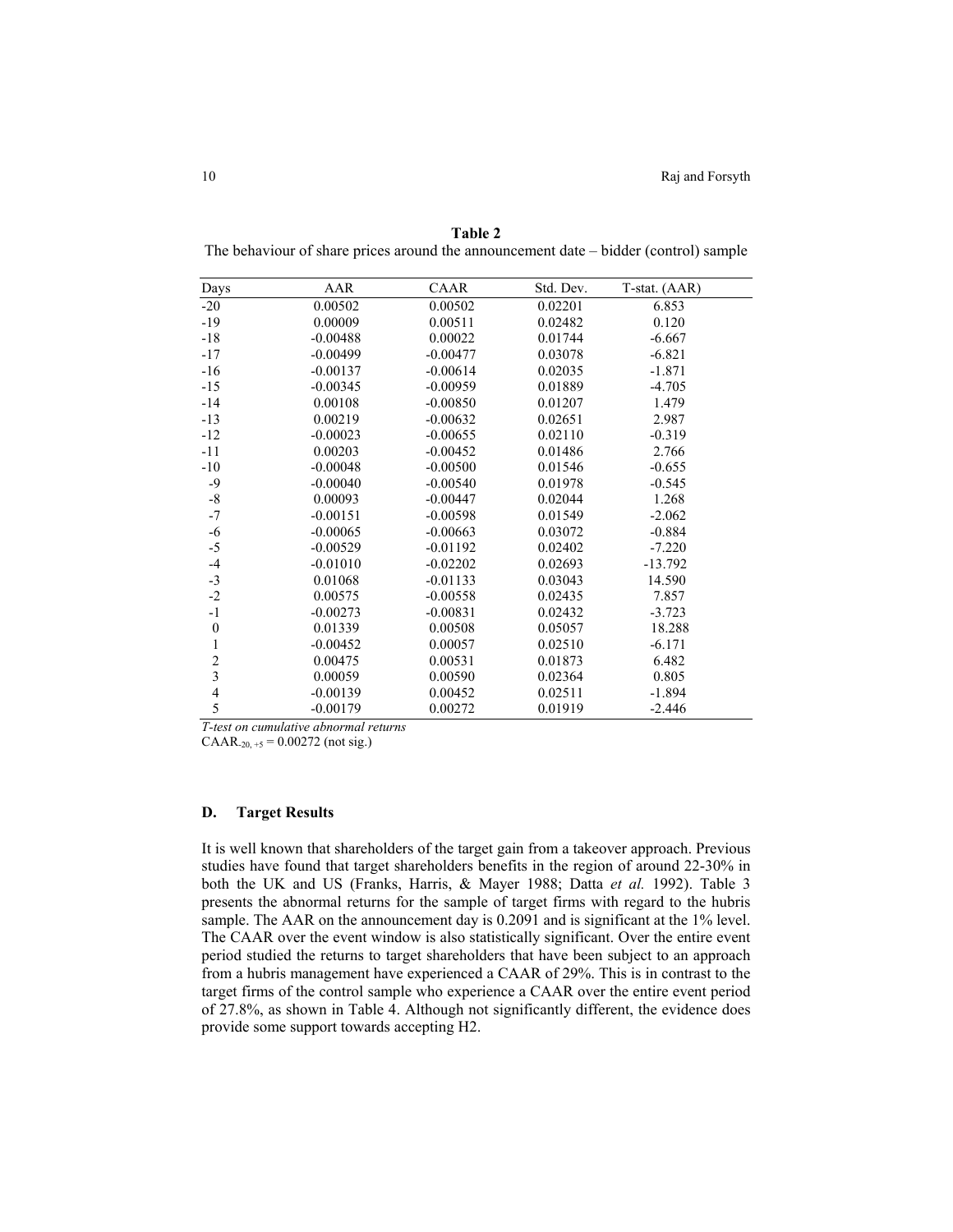

**Figure 1**

| ош |  |
|----|--|
|----|--|

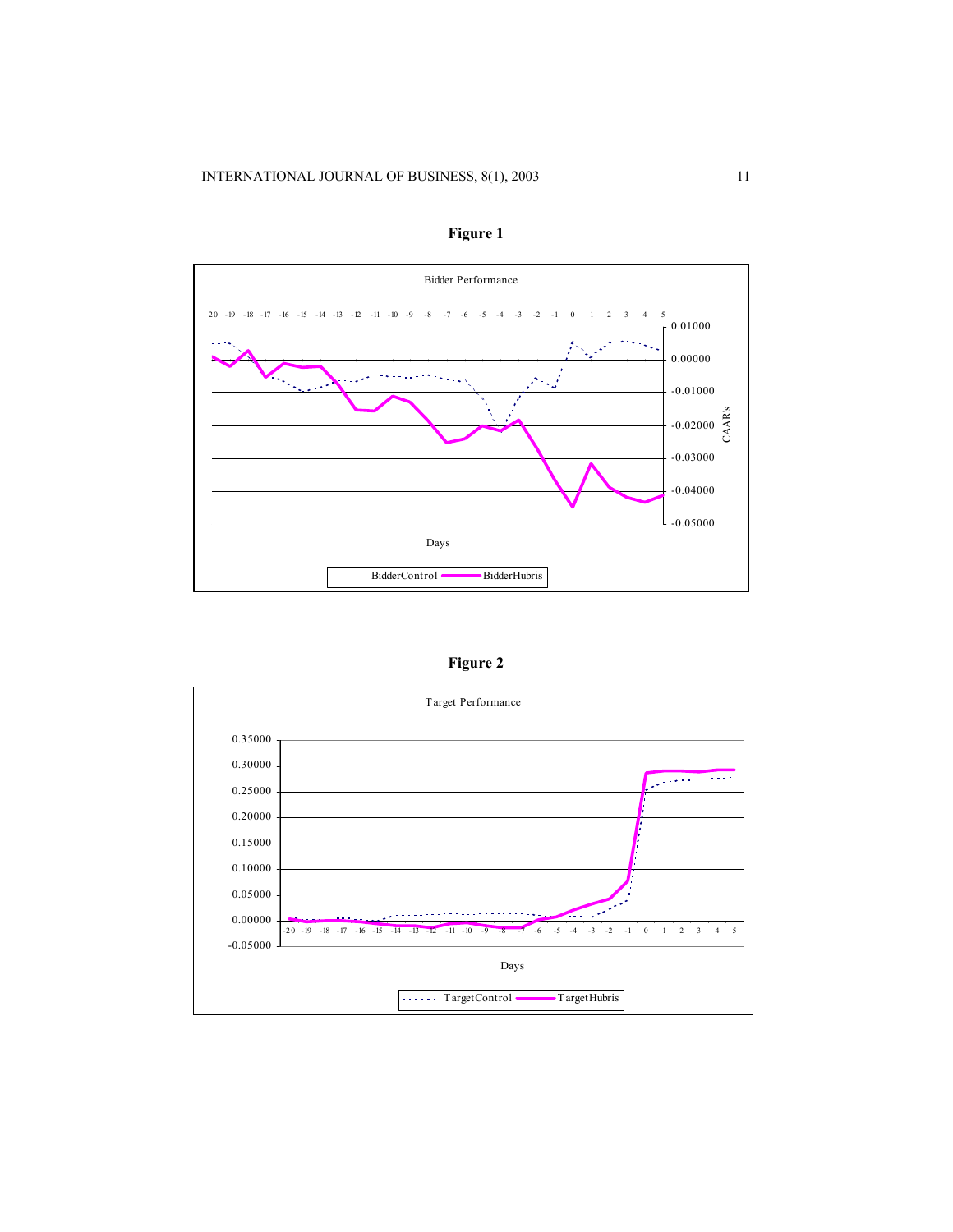| Days                    | AAR        | CAAR       | Std. Dev. | T-stat. (AAR) |  |
|-------------------------|------------|------------|-----------|---------------|--|
| $-20$                   | 0.00334    | 0.00334    | 0.01739   | 0.562         |  |
| $-19$                   | $-0.00442$ | $-0.00108$ | 0.02723   | $-0.744$      |  |
| $-18$                   | 0.00053    | $-0.00055$ | 0.03996   | 0.090         |  |
| $-17$                   | 0.00026    | $-0.00029$ | 0.02564   | 0.044         |  |
| $-16$                   | $-0.00112$ | $-0.00141$ | 0.01663   | $-0.189$      |  |
| $-15$                   | $-0.00373$ | $-0.00514$ | 0.03924   | $-0.627$      |  |
| $-14$                   | $-0.00478$ | $-0.00992$ | 0.01244   | $-0.804$      |  |
| $-13$                   | $-0.00028$ | $-0.01020$ | 0.01264   | $-0.048$      |  |
| $-12$                   | $-0.00365$ | $-0.01385$ | 0.02339   | $-0.615$      |  |
| $-11$                   | 0.00878    | $-0.00507$ | 0.02044   | 1.478         |  |
| $-10$                   | 0.00154    | $-0.00354$ | 0.01469   | 0.259         |  |
| $-9$                    | $-0.00527$ | $-0.00881$ | 0.01999   | $-0.888$      |  |
| $-8$                    | $-0.00550$ | $-0.01431$ | 0.00973   | $-0.926$      |  |
| $-7$                    | 0.00106    | $-0.01325$ | 0.01247   | 0.178         |  |
| $-6$                    | 0.01505    | 0.00180    | 0.02959   | 2.534         |  |
| $-5$                    | 0.00631    | 0.00812    | 0.03219   | 1.063         |  |
| $-4$                    | 0.01212    | 0.02023    | 0.04416   | 2.040         |  |
| $-3$                    | 0.01301    | 0.03325    | 0.03082   | 2.191         |  |
| $-2$                    | 0.00820    | 0.04145    | 0.03413   | 1.381         |  |
| $-1$                    | 0.03561    | 0.07707    | 0.07025   | 5.996         |  |
| $\boldsymbol{0}$        | 0.20909    | 0.28615    | 0.21819   | 35.200        |  |
| 1                       | 0.00467    | 0.29082    | 0.02321   | 0.787         |  |
| $\overline{c}$          | 0.00001    | 0.29083    | 0.01912   | 0.001         |  |
| $\overline{\mathbf{3}}$ | $-0.00183$ | 0.28900    | 0.00964   | $-0.308$      |  |
| $\overline{4}$          | 0.00338    | 0.29238    | 0.02464   | 0.569         |  |
| 5                       | $-0.00009$ | 0.29229    | 0.01650   | $-0.014$      |  |

**Table 3**  The behaviour of share prices around the announcement date – target (hubris) sample

*T-test on cumulative abnormal returns* 

CAAR-<sub>20, +5</sub> = 0.29229 (sig. at 5% level)

Table 5 displays the wealth effects on shareholders in the period surrounding a bid announcement by a hubris bidder and the control sample. Overall, the findings show that hubris bidders are associated with significant negative returns around the announcement of a takeover as compared to the control sample of bidder firms. The shareholders of the firms targeted by the hubris bidder gain significantly and also by a small margin as compared to the general target sample studied.

#### **E. Bid Premiums and Method of Payment**

As expected the hubris management will pay a premium that is exceedingly high as a result of over-estimating the synergistic benefits from the takeovers due to the arrogance and self-assurance management possesses. Table 6 reports the method of payment with regard to the hubris sample and the control sample.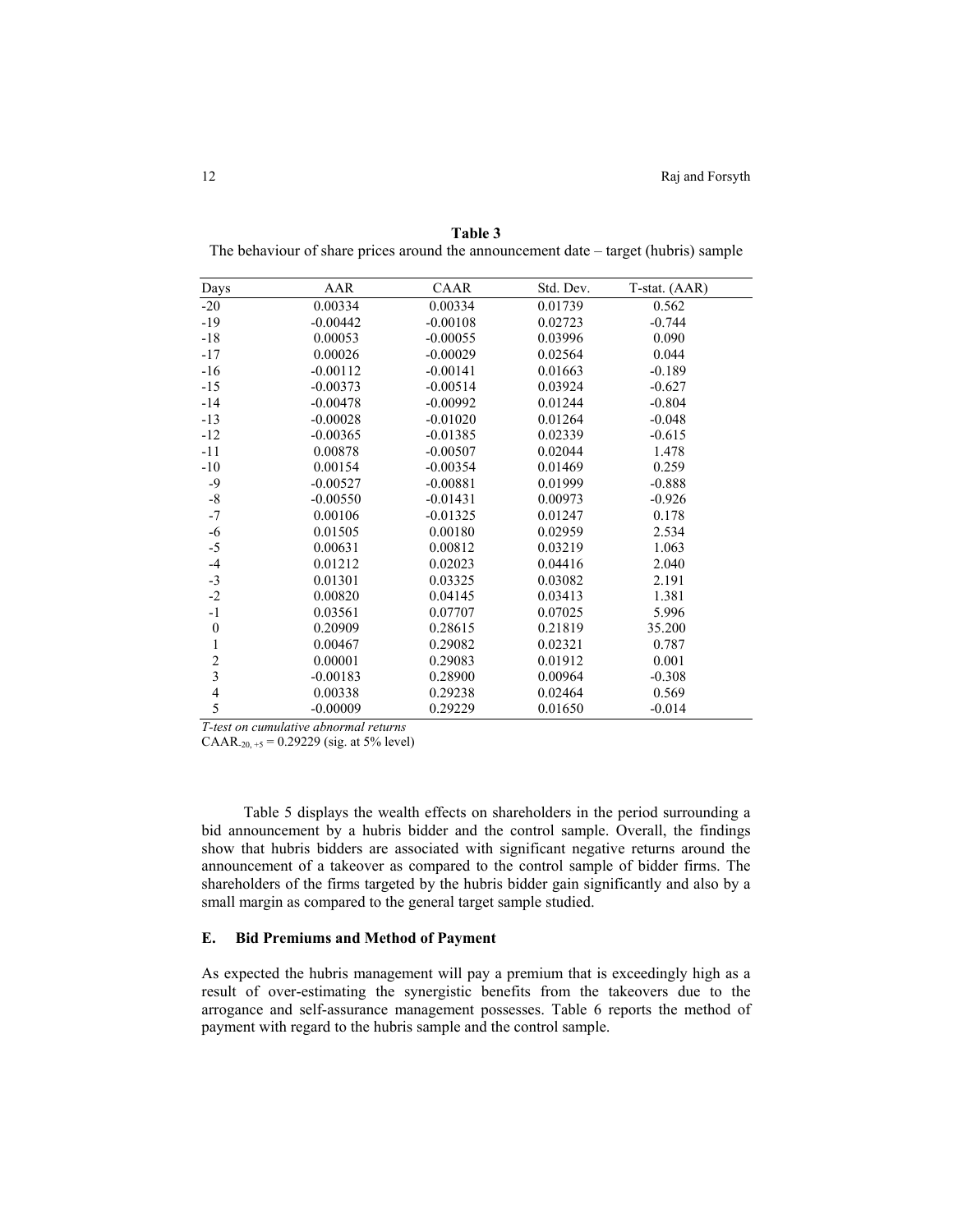| Days                    | AAR        | CAAR    | Std. Dev. | T-stat. (AAR) |  |
|-------------------------|------------|---------|-----------|---------------|--|
| $-20$                   | 0.00555    | 0.00555 | 0.02737   | 1.93          |  |
| $-19$                   | $-0.00188$ | 0.00367 | 0.01624   | $-0.66$       |  |
| $-18$                   | $-0.00010$ | 0.00357 | 0.01739   | $-0.03$       |  |
| $-17$                   | 0.00149    | 0.00506 | 0.02776   | 0.52          |  |
| $-16$                   | $-0.00156$ | 0.00350 | 0.01602   | $-0.54$       |  |
| $-15$                   | $-0.00290$ | 0.00060 | 0.02066   | $-1.01$       |  |
| $-14$                   | 0.01112    | 0.01172 | 0.12014   | 3.87          |  |
| $-13$                   | 0.00061    | 0.01233 | 0.01768   | 0.21          |  |
| $-12$                   | 0.00112    | 0.01345 | 0.03106   | 0.39          |  |
| $-11$                   | 0.00137    | 0.01482 | 0.01737   | 0.48          |  |
| $-10$                   | $-0.00190$ | 0.01292 | 0.02453   | $-0.66$       |  |
| $-9$                    | 0.00320    | 0.01612 | 0.02756   | 1.11          |  |
| $\mbox{-}8$             | $-0.00150$ | 0.01462 | 0.02953   | $-0.52$       |  |
| $-7$                    | 0.00146    | 0.01609 | 0.03028   | 0.51          |  |
| $-6$                    | $-0.00497$ | 0.01112 | 0.04565   | $-1.73$       |  |
| $-5$                    | $-0.00291$ | 0.00821 | 0.02148   | $-1.01$       |  |
| $-4$                    | 0.00054    | 0.00875 | 0.01950   | 0.19          |  |
| $-3$                    | $-0.00011$ | 0.00864 | 0.03043   | $-0.04$       |  |
| $-2$                    | 0.01445    | 0.02309 | 0.04976   | 5.03          |  |
| $-1$                    | 0.01749    | 0.04058 | 0.04829   | 6.09          |  |
| $\boldsymbol{0}$        | 0.21293    | 0.25351 | 0.17148   | 74.10         |  |
| $\mathbf{1}$            | 0.01568    | 0.26920 | 0.05551   | 5.46          |  |
| $\overline{c}$          | 0.00417    | 0.27336 | 0.04825   | 1.45          |  |
| $\overline{\mathbf{3}}$ | 0.00226    | 0.27562 | 0.03715   | 0.79          |  |
| $\overline{4}$          | 0.00156    | 0.27718 | 0.02592   | 0.54          |  |
| 5                       | 0.00103    | 0.27821 | 0.01770   | 0.36          |  |

**Table 4**  The behaviour of share prices around the announcement date – target (control) sample

*T-test on cumulative abnormal returns* 

CAAR<sub>-20, +5</sub> = 0.27821 (sig. at 5% level)

**Table 5** 

Shareholder returns surrounding takeover announcement

| <i>CAAR Results</i> | Bidder Returns $(-20, +5)$ | Target Returns $(-20, +5)$ |
|---------------------|----------------------------|----------------------------|
| Hubris              | $-0.0413^{\rm v}$          | $0.2923**$                 |
| Control             | 0.0027                     | $0.2782**$                 |

\*\* denotes significance at 5% level,  $\sqrt{V}$ denotes significance at 5% one-tail level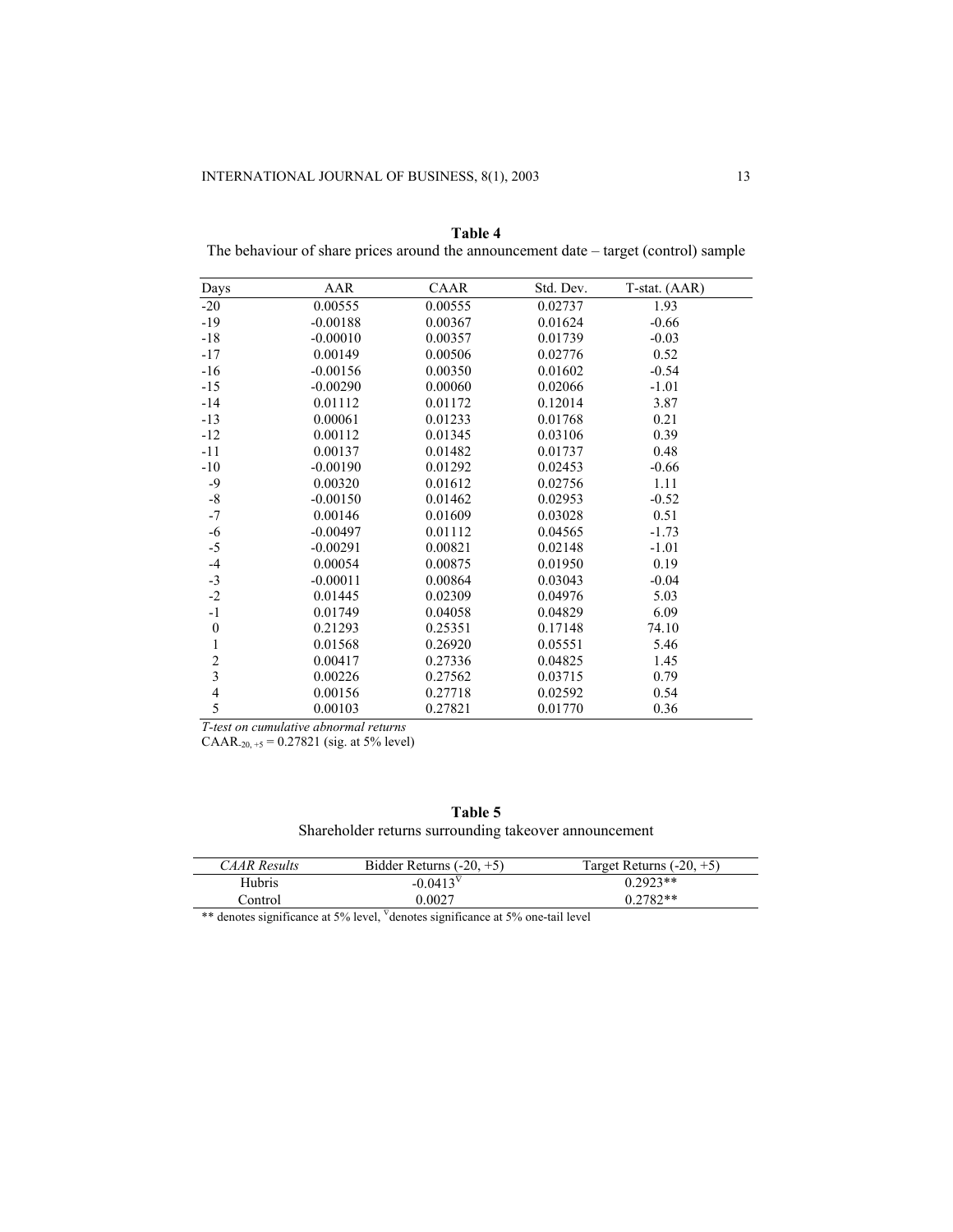|                                            | Cash | Share | Mixed |  |
|--------------------------------------------|------|-------|-------|--|
| Sample <sup>Hubris</sup>                   | 36%  | 41%   | 23%   |  |
| Bid premium                                | 53%  | 63%   | 52%   |  |
| Average bid premium of Hubris sample: 57%  |      |       |       |  |
| SampleControl                              | 77%  | 12%   | 11%   |  |
| Bid premium                                | 39%  | 33%   | 37%   |  |
| Average bid premium of Control sample: 38% |      |       |       |  |

**Table 6**  Bid premiums of bidder samples

As shown in Table 6, the bid premiums in hubris acquisitions are far greater than in general acquisitions, represented by the control sample. The average bid premium is 57% for the hubris sample as compared to 38% in the control sample.

It is found that a share offer is the preferred method of payment in hubris acquisitions. Shares are used as the method of payment in 64% (41% all-share offer plus 23% mixed offer) of hubris acquisitions, as compared to 23% (12% all-share offer plus 11% mixed offer) in the control sample. This could lend support to the overvaluation hypothesis where management believes their firm to be overvalued by the market and view this as a cheaper way to pay for the acquisition. This finding may also suggest the reasoning behind the payment of such a large premium by the 'hubris' sample. Due to the management believing the market has mispriced their stock, they can afford to pay such a large premium.

## **VII. CONCLUSION**

This study set out to examine the performance of bidding firms wherein the takeover was driven by a hubris management. A novel process of identifying firms most likely to suffer from hubris was used in this study based on accounting ratios and bid premiums. Prior studies on takeovers are ambiguous concerning bidder returns. As the takeovers in this study are motivated through management suffering from hubris you would expect this to have a harmful effect on bidder shareholders. The results of the study lend some new support to the hubris hypothesis as the cumulative abnormal returns from day -20 to day +5 are in the region of -4%, which is notably less than what previous studies have reported. The results of the Wilcoxon test show that the hubris bidder returns are significantly different from the control sample studied. An analysis of the method of payment and the bid premiums within the hubris sample provide some interesting insights and avenues for future research. It was found that shares were favoured far more as the method of payment in hubris acquisitions, and the bid premium of these acquisitions was greater as compared to hubris acquisitions using cash and also allshare acquisitions of the control sample.

The results of this study provide some distinctive insights into the market for corporate control. The market has valued companies that have operated well before a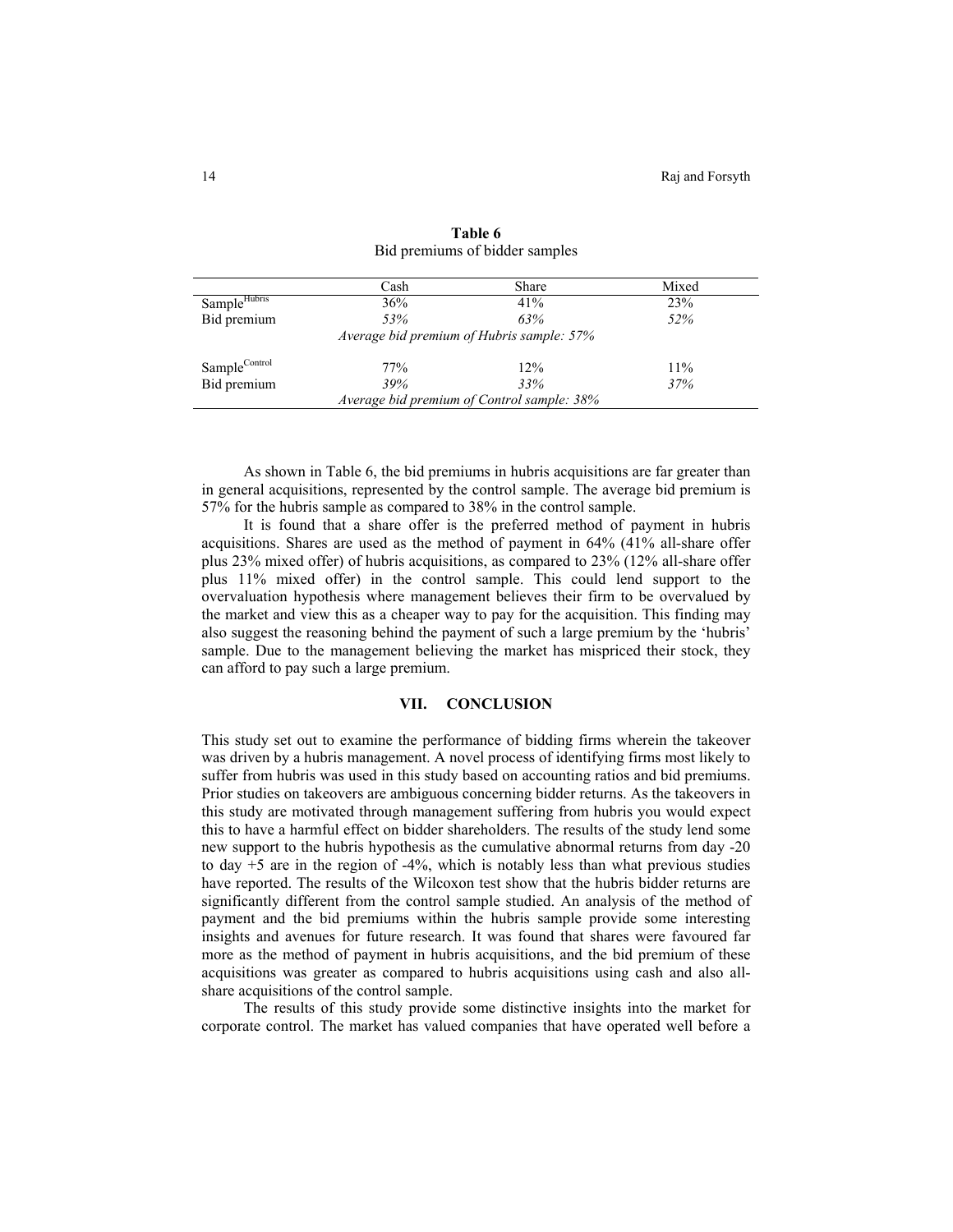bid-offer was made as shown by the high accounting ratios used. Nevertheless, the implications of this high market value and being in control of a successful company has led to management making mistakes in valuing new investments - in this case, taking over another company. The over-estimation of synergistic benefits, the arrogance of the management, and the resulting high premium paid will result in an adverse market reaction. This has valuable insights for management presently in charge of a successful company and embarking on the first steps of a bid approach. As a result, it is in the management's interest, to take heed of how the market senses the overall approach. Therefore, initiation of the bid must be taken with the utmost care and consideration instead of acting on their own past success, the high market valuation placed on this success, and the arrogance and self-belief stemming from these issues.

#### **REFERENCES**

- Barnes, P., 1998, "Why Do Bidders Do Badly out of Mergers? Some UK Evidence," *Journal of Business Finance and Accounting*, Vol. 25, No. 5-6, pp.571-595.
- Berkovitch, E. and M.P. Narayanan, 1993, "Motives for Takeovers: An Empirical Investigation," *Journal of Financial and Quantitative Analysis*, Vol. 28, pp. 347- 62.
- Bradley, M., A. Desai, and E.H. Kim, 1983, "The Rationale Behind Interfirm Tender Offers: Information or Synergy?", *Journal of Financial Economics*, Vol. 11, pp. 183-206.
- Bradley, M., A. Desai, and E.H. Kim, 1988, "Synergistic Gains From Corporate Acquisitions and Their Division Between the Stockholders of Target and Acquiring Firms," *Journal of Financial Economics*, Vol.21, pp. 3-40.
- Crawford, D. and T.A. Lechner, 1996, "Takeover Premiums and Anticipated Merger Gains in the US Market for Corporate Control," *Journal of Business Finance and Accounting*, Vol. 23, No. 5-6, pp.807-830.
- Datta, D.K., G.E. Pinches, and V.K. Narayanan, 1992, "Factors Influencing Wealth Acquisitions: A Meta Analysis," *Strategic Management Journal*, Vol. 13, pp. 67- 84.
- Firth, M., 1991, Corporate Takeovers, "Stockholder Returns and Executive Rewards," *Managerial and Decision Economics*, Vol. 12, pp. 421-8.
- Franks, J.R., R.S. Harris, and C.Mayer, 1988, "Means of Payment in Takeovers: Results for the United Kingdom and the United States," in A.J. Auerbach (ed.), *Corporate Takeovers: Causes and Consequences* (University of Chicago Press, Chicago, II.).
- Franks, J.R. and C. Mayer, 1996, "Hostile Takeovers in the UK and the Correction of Management Failure," *Journal of Financial Economics*, Vol. 40, pp. 163-181.
- Hayward, M.L.A. and D.C. Hambrick, 1997, "Explaining the premiums paid for large acquisitions: evidence of CEO hubris," *Administrative Science Quarterly*, Vol. 42, n1, pp.103-28.
- Healey, P.M., K.G. Palepu, and R.S. Ruback, 1992, "Does Corporate Performance Improve after Mergers?", *Journal of Financial Economics*, Vol. 31, pp. 135-175.